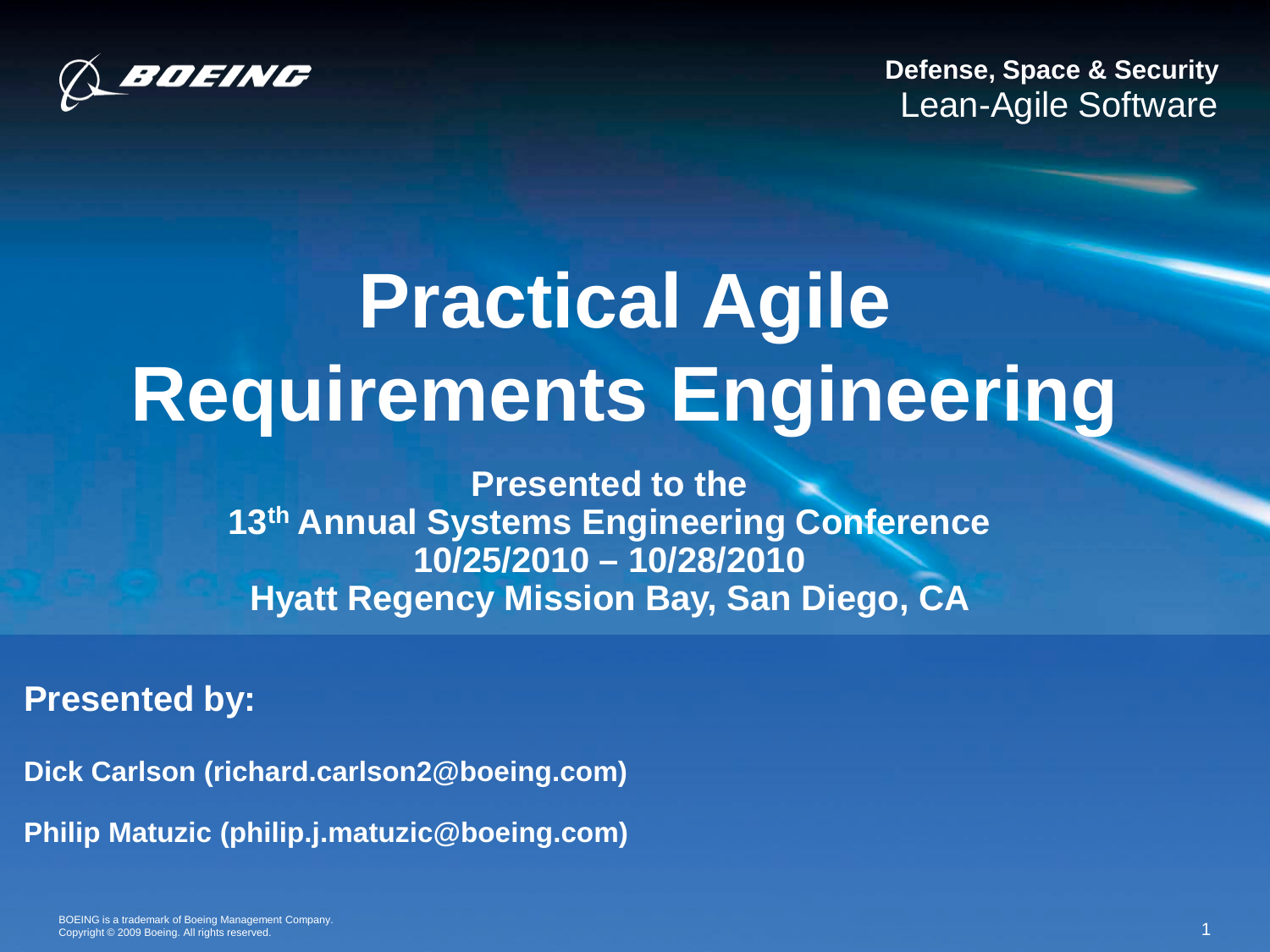

### **Agenda**

- **Introduction**
- **Classic Requirements engineering challenges** 
	- How Agile techniques address these challenges
- **Diamage 1 Step 20 Terms 10 Step 20 Terms** 1 Overview / background of Agile software practices
- **History and evolution of Agile software Requirements** Engineering
- Work products and work flow of Agile Requirements Engineering
- **Integration of Agile software Requirements Engineering in** teams using Scrum
- Current status of the work and next steps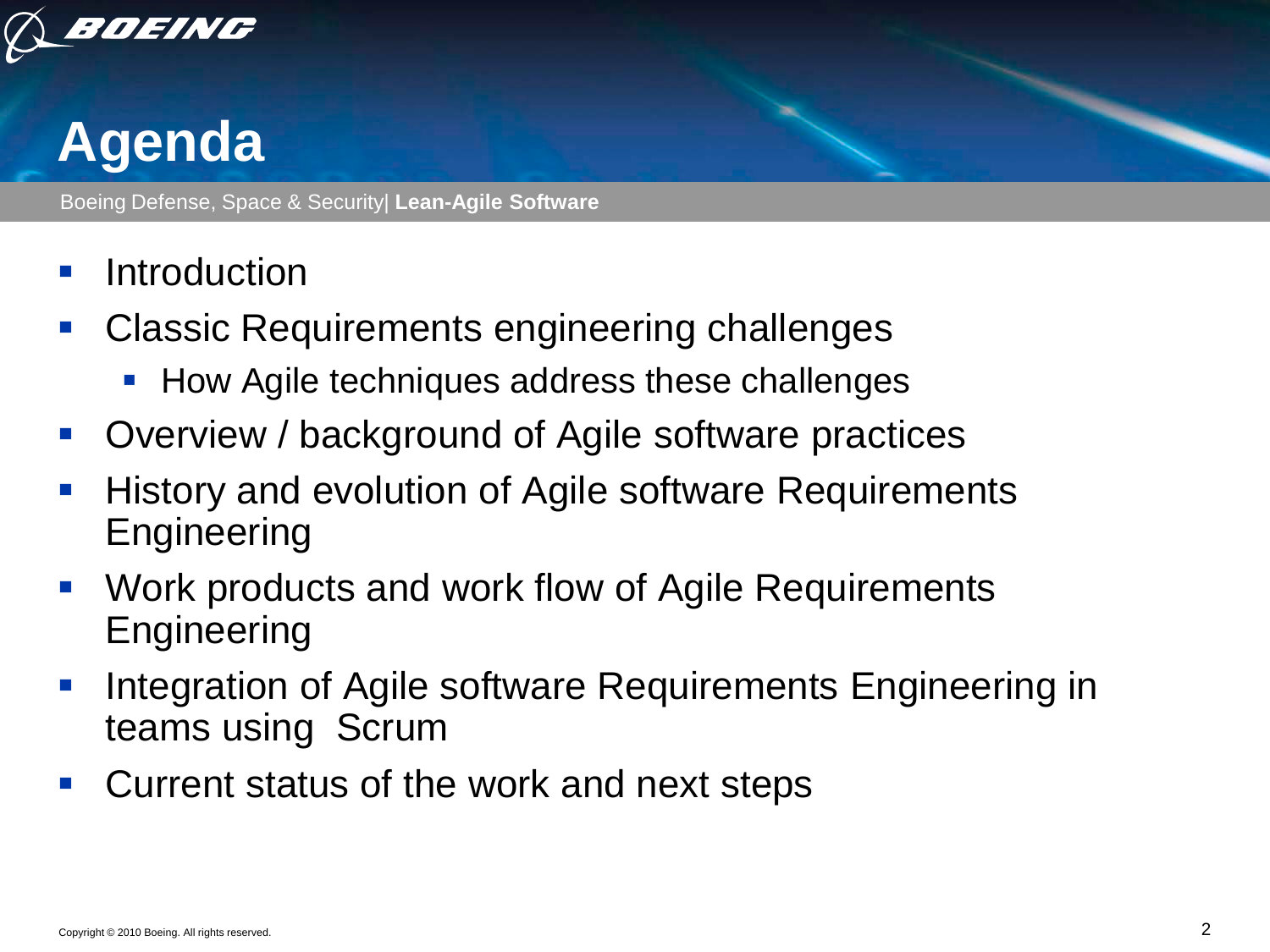

#### **Introduction**

- A large, software-centric program applied Agile techniques to requirements definition using the Scrum approach
- This presentation shows how systems engineering effectively applies Agile practices to software requirements definition and management
- An experience model created from the program illustrates how failures on a large software program evolved into significant process improvements by applying specific Agile practices and principles to practical requirements engineering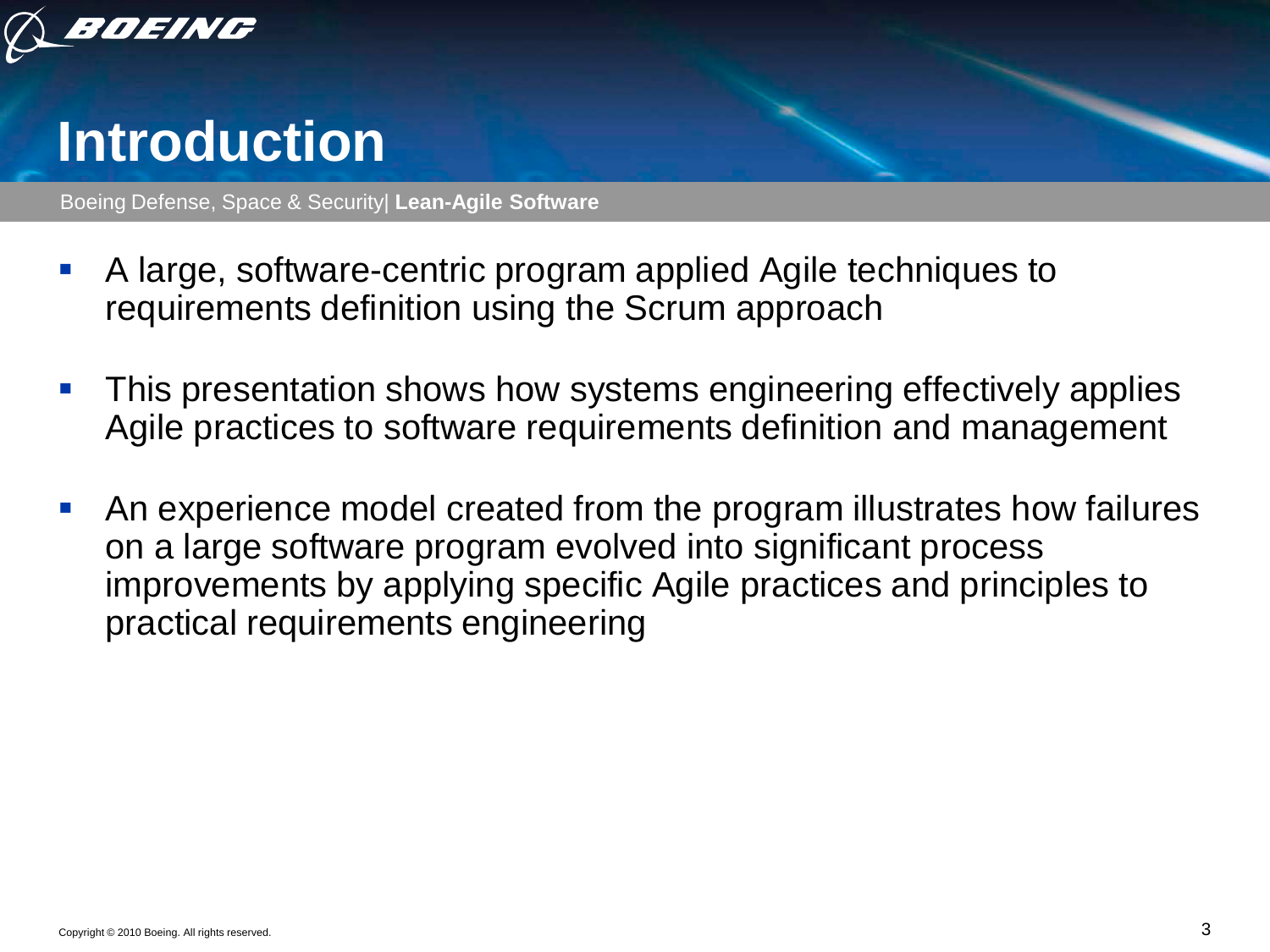

#### **Requirements Reality**

Boeing Defense, Space & Security| **Lean-Agile Software**

*"The hardest single part of building a software system is deciding precisely what to build.*

*No other part of the conceptual work is as difficult as establishing the detailed technical requirements, including all the interfaces to people, machines, and other software systems.*

*No other part of the work so cripples the resulting system if done wrong.*

*No other part is more difficult to rectify later."*

-Fredrick P. Brooks (1986), *"No Silver Bullet – Essence and Accident in Software Engineering" Proceedings of the IFIP Tenth World Computing Conference: 1069-1076*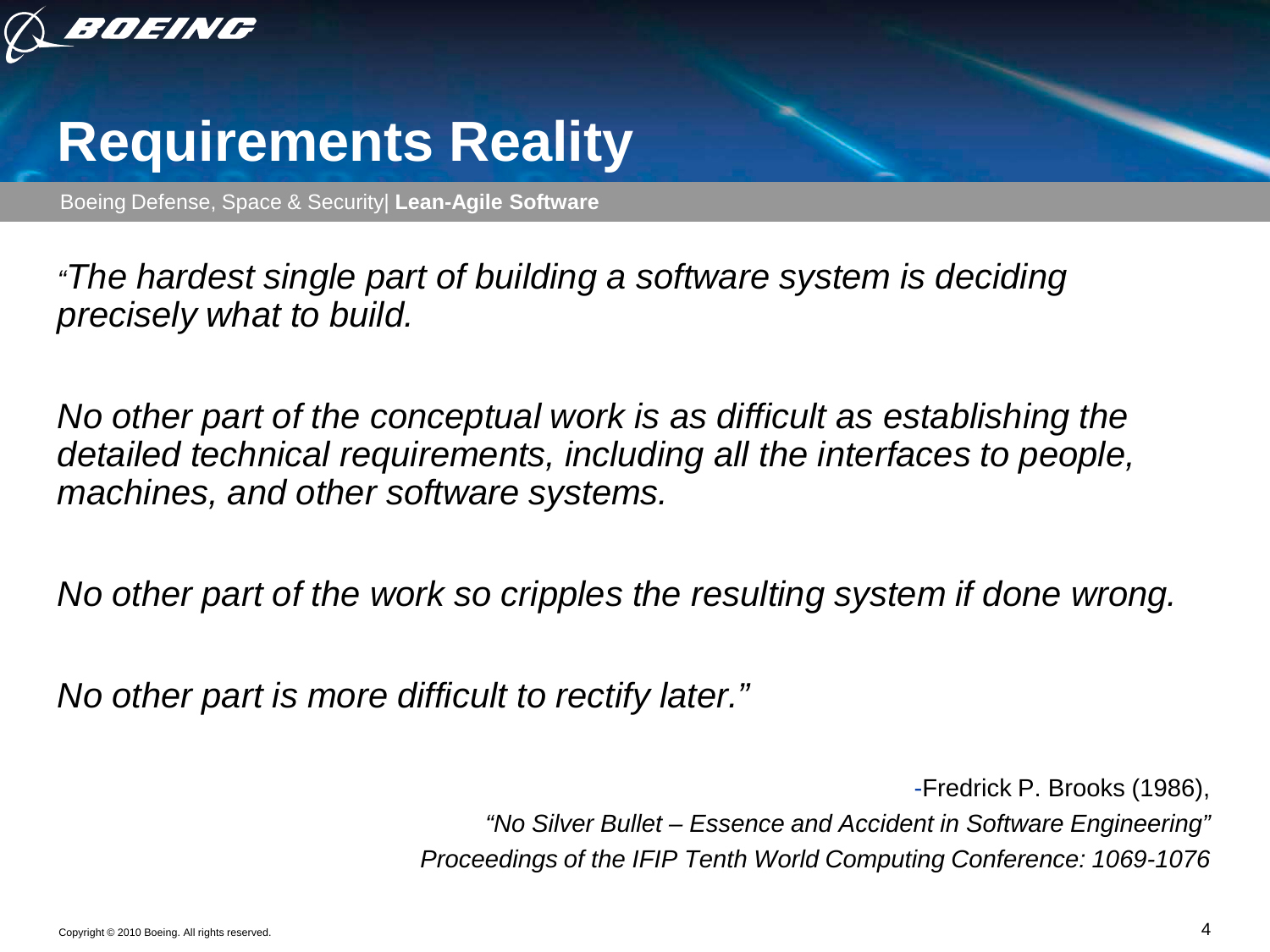

### **Traditional Requirements Problem**

- **Requirements development is a communication problem**
- **Stakeholders and the development team typically do not have a clear understanding of the requirements as written**
- **Validation happens late in the life cycle**
- **Users see the product late in the process**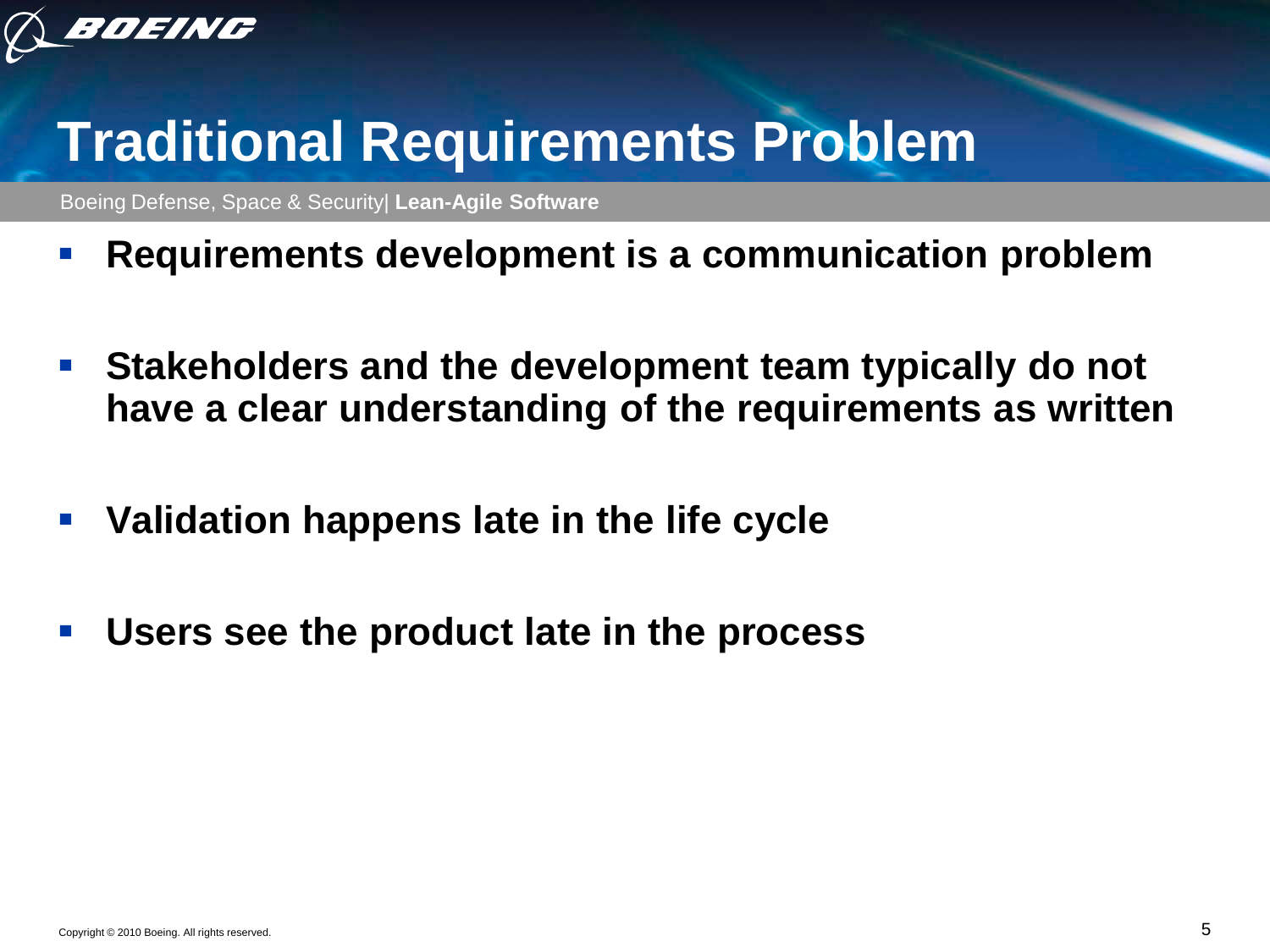

# **Traditional Requirements Engineering**

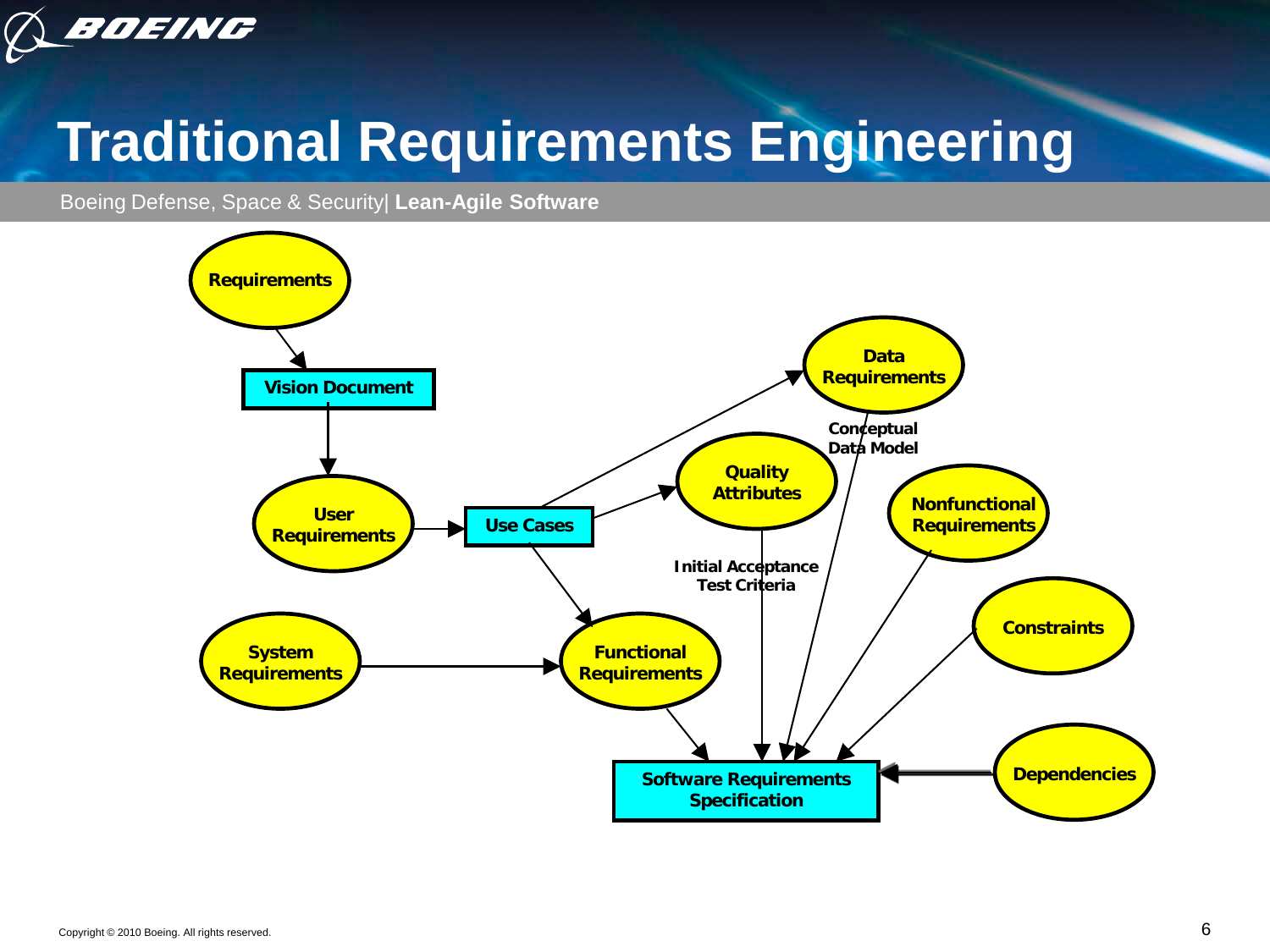

#### **Requirements Risk Abatement**

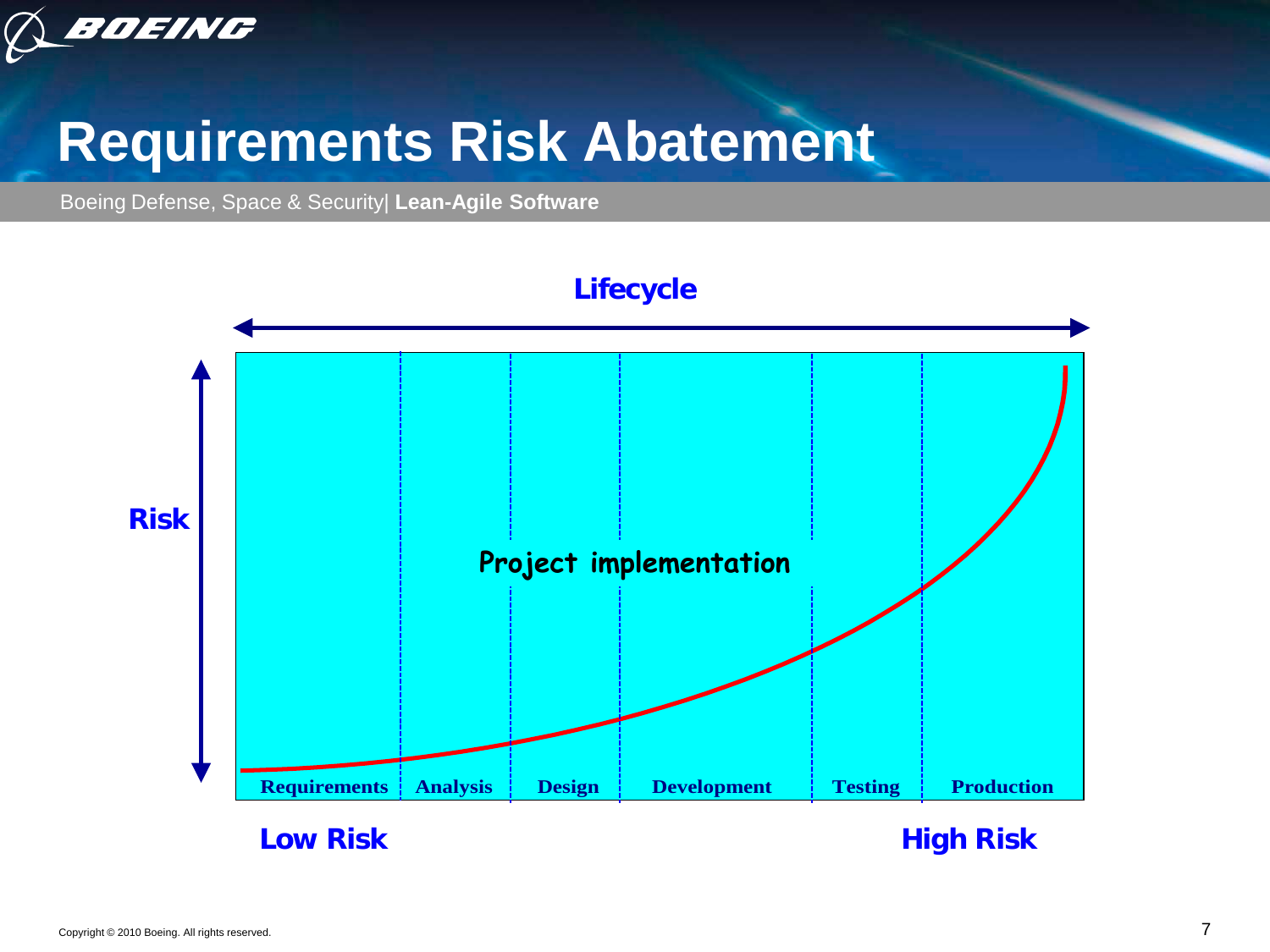

## **Agile Principles and Practices**

Boeing Defense, Space & Security| **Lean-Agile Software**

- **Customer Satisfaction**
- **Filter Steauent Delivery/Deployment**
- **Principles: Motivated Team**
	- **Technical Excellence**
	- **Emergent Design**
	- **Incremental development**
- **Embrace Change**
- **Collaboration**
- **High Bandwidth**
- **Sustainable Pace**
- **Simplicity**
- **Continuous Improvement**

- **Close customer collaboration**
- **Daily stand-up meetings**
- **Practices: Planning and estimating**
	- **Frequent feedback**
	- **Short, daily standup meetings**
- **Short iterations**
- **Prioritized requirements**
- **Artifact reviews**
- **Self-organized teams**
- **Retrospectives**

*Source: Agile Alliance (http://www.agilealliance.org/)*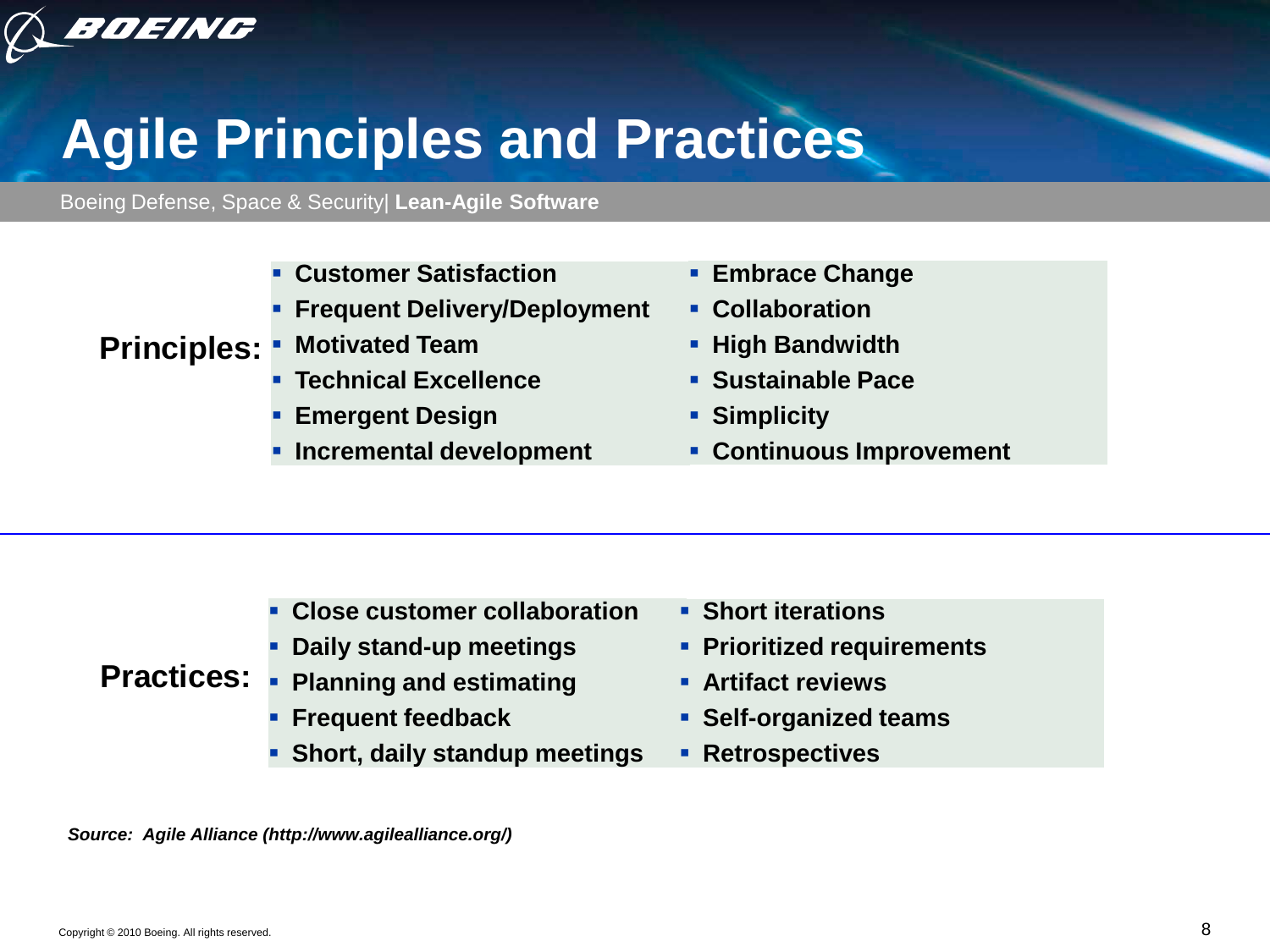

## **Agile Requirements Development**

Boeing Defense, Space & Security| **Lean-Agile Software**

- **Communications problem**
- **Requirements are developed and written as user stories (sometimes supported by Agile use cases)**

#### **User stories shift the focus from writing to talking**

- Written in a common language
- Support iterative development
- **Brief description of functionality as viewed by the user**
- **Written to convey functional requirements**
- **Support participatory design**
- **Emphasize user goals**
- Focus on the "what" not the "how"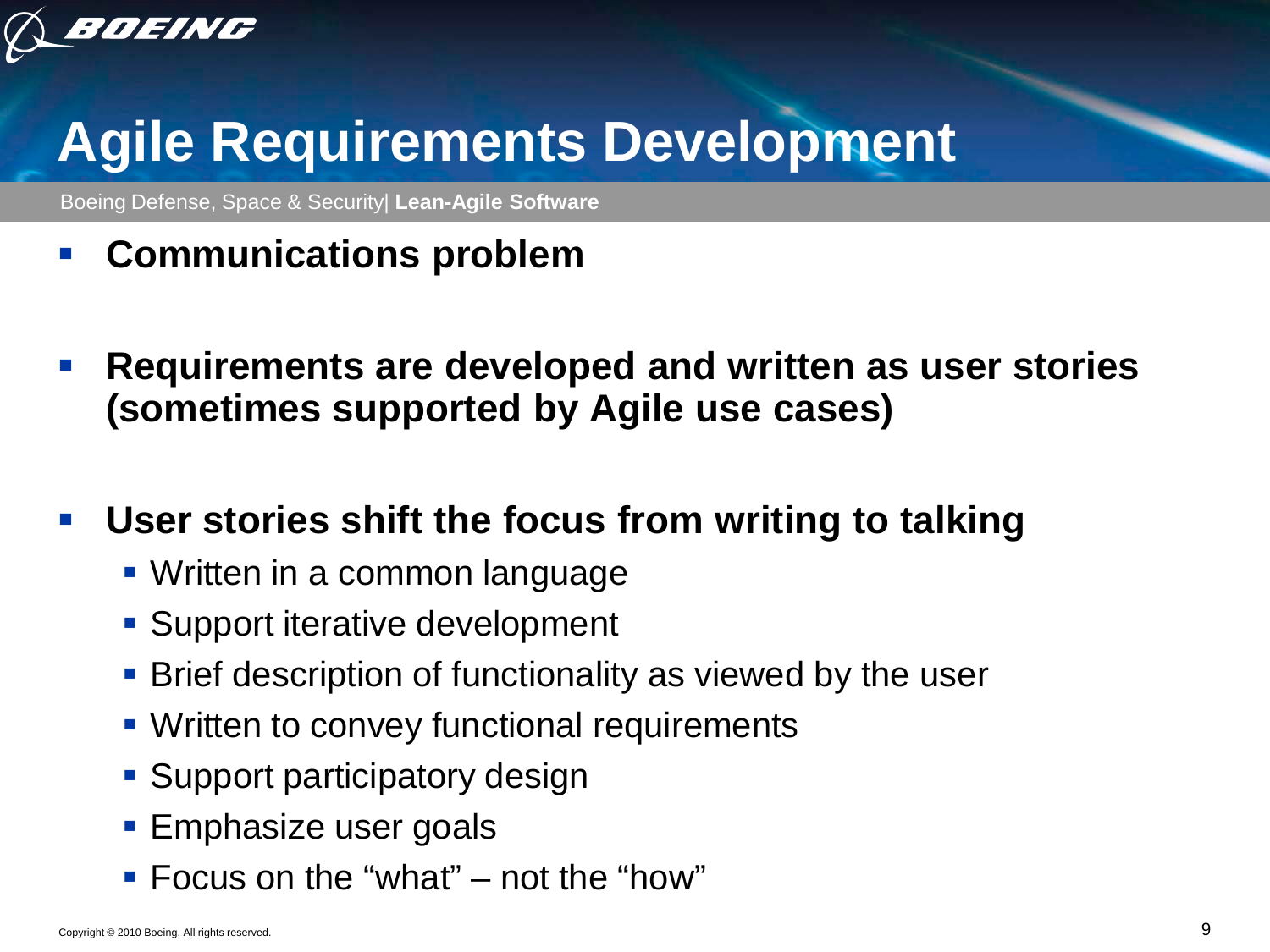

#### **Requirements vs. User Stories**

Boeing Defense, Space & Security| **Lean-Agile Software**

#### **Traditional requirement "shall" statements**

- **The system shall provide a user configurable interface for all user** and system manager functions"
- **The user interface shall be configurable in the areas of:** 
	- Screen layout
	- Font
	- Background and text color"

#### **Corresponding User Story**

- **E** "As a system user or system manager,
- I want be able to configure the user interface for screen layout, font, background color, and text color,
- So that I can use the system in the most efficient manner"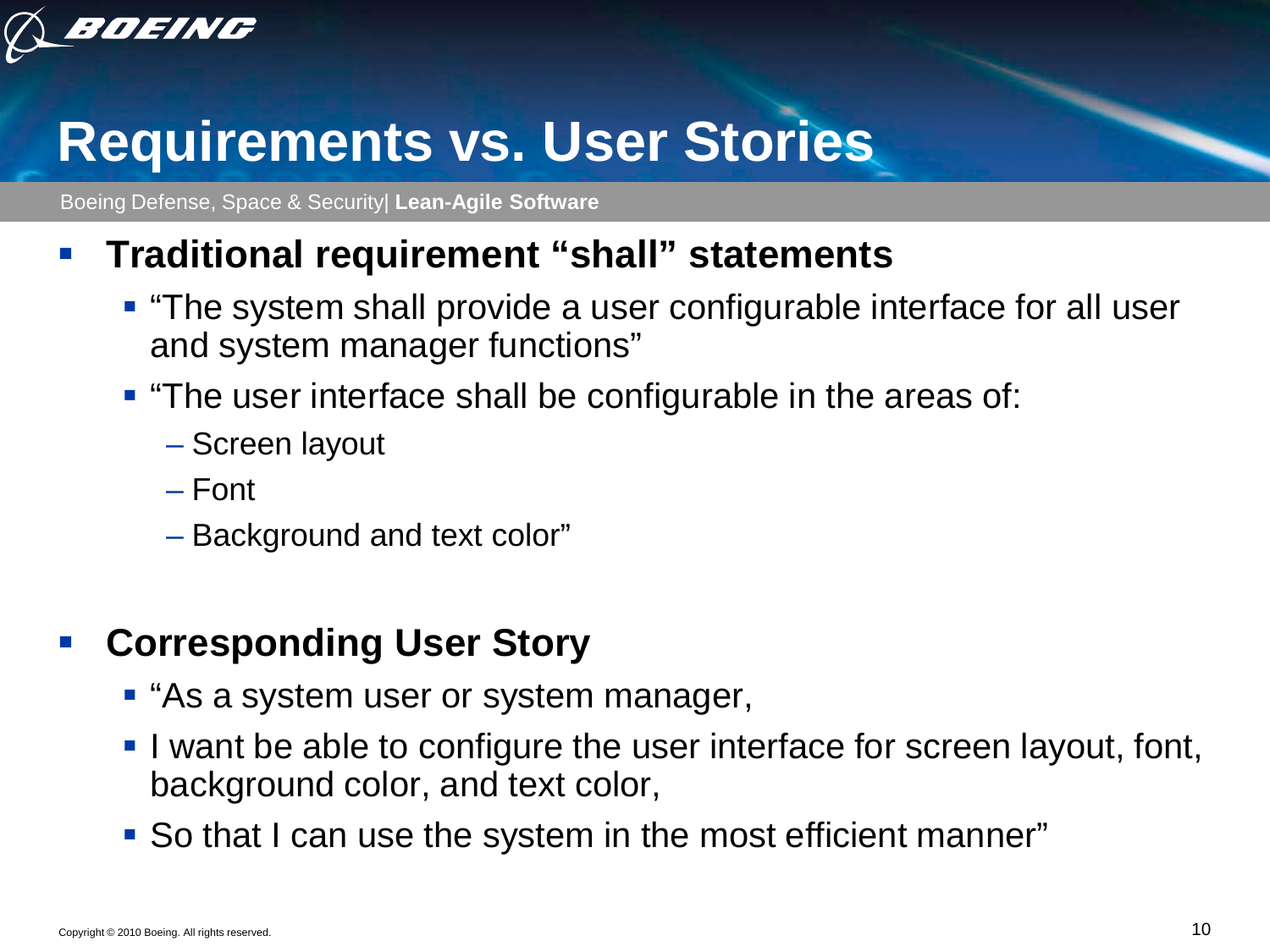

Boeing Defense, Space & Security| **Lean-Agile Software**

# **Agile Systems Engineering**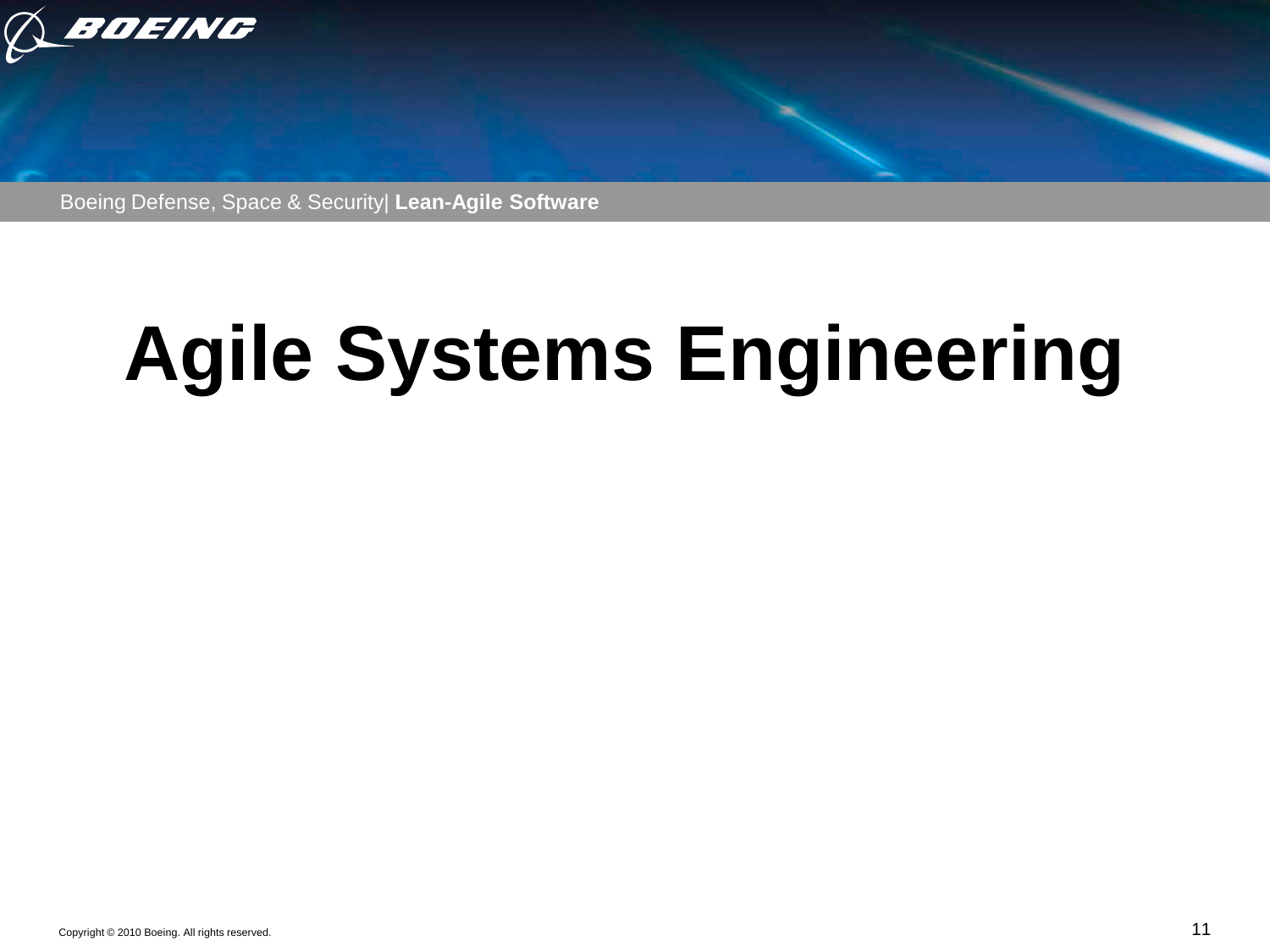

# **Agile SE Defined**

- **Definition: Agile Systems Engineering (SE) is an Agile** project activity that defines and develops requirements, and creates a Product Backlog for an Agile Software Development project
- **The Scrum framework is used to manage project teams**
- The Product Backlog is prioritized by the Product Owner, and made available to the development team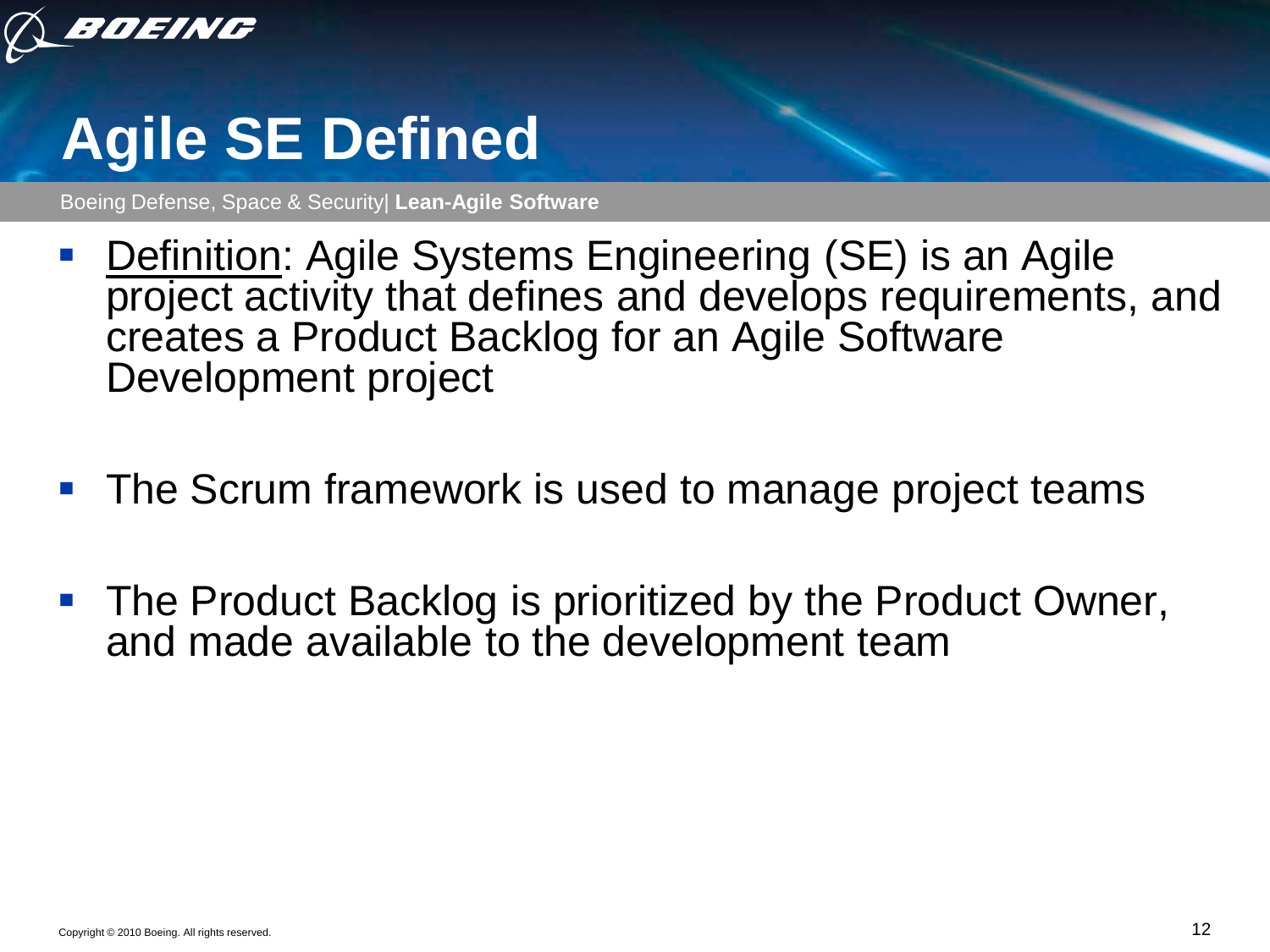

## **Scrum Applied to Systems Engineering**

- **Scrum is a framework for managing a project that focuses** on delivering the highest business value in the shortest time through the use of simple roles, artifacts, and ceremonies (or working sessions)
- A Scrum project is a series of 4 week iterations where fully developed requirements, functional analyses, and system-level architecture incorporating system decisions are demonstrated at each iteration completion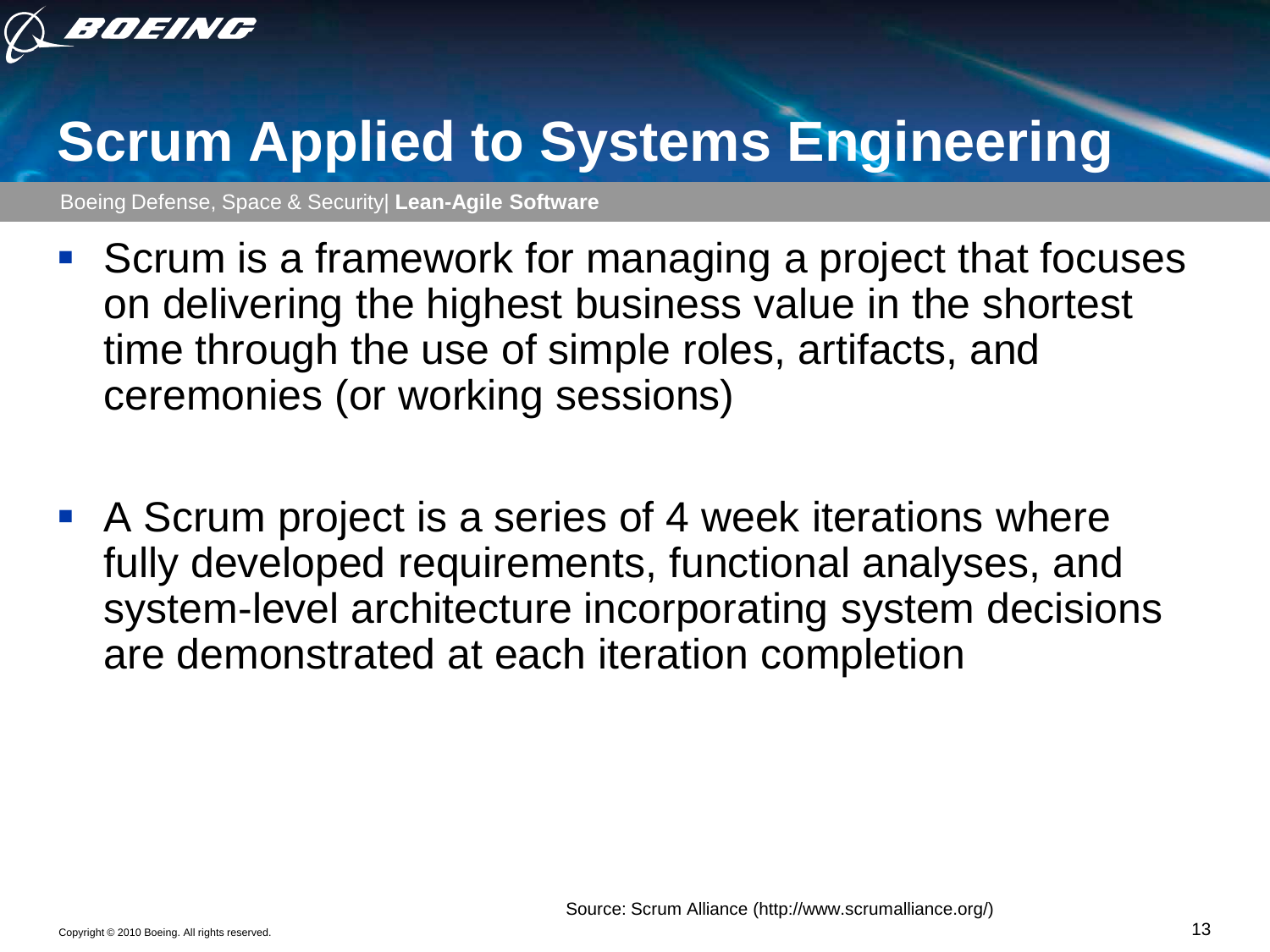

#### **More Scrum Practices**

- **Teams are self-organized and fully empowered to do** whatever it takes to complete all iteration work
- The customer, users, and/or business needs set the priorities
- **Scrum is simple and straightforward** 
	- **Practices, artifacts, and rules are few and easy to learn**
	- No complicated process descriptions
	- No individual assignments team selects all work from the prioritized backlog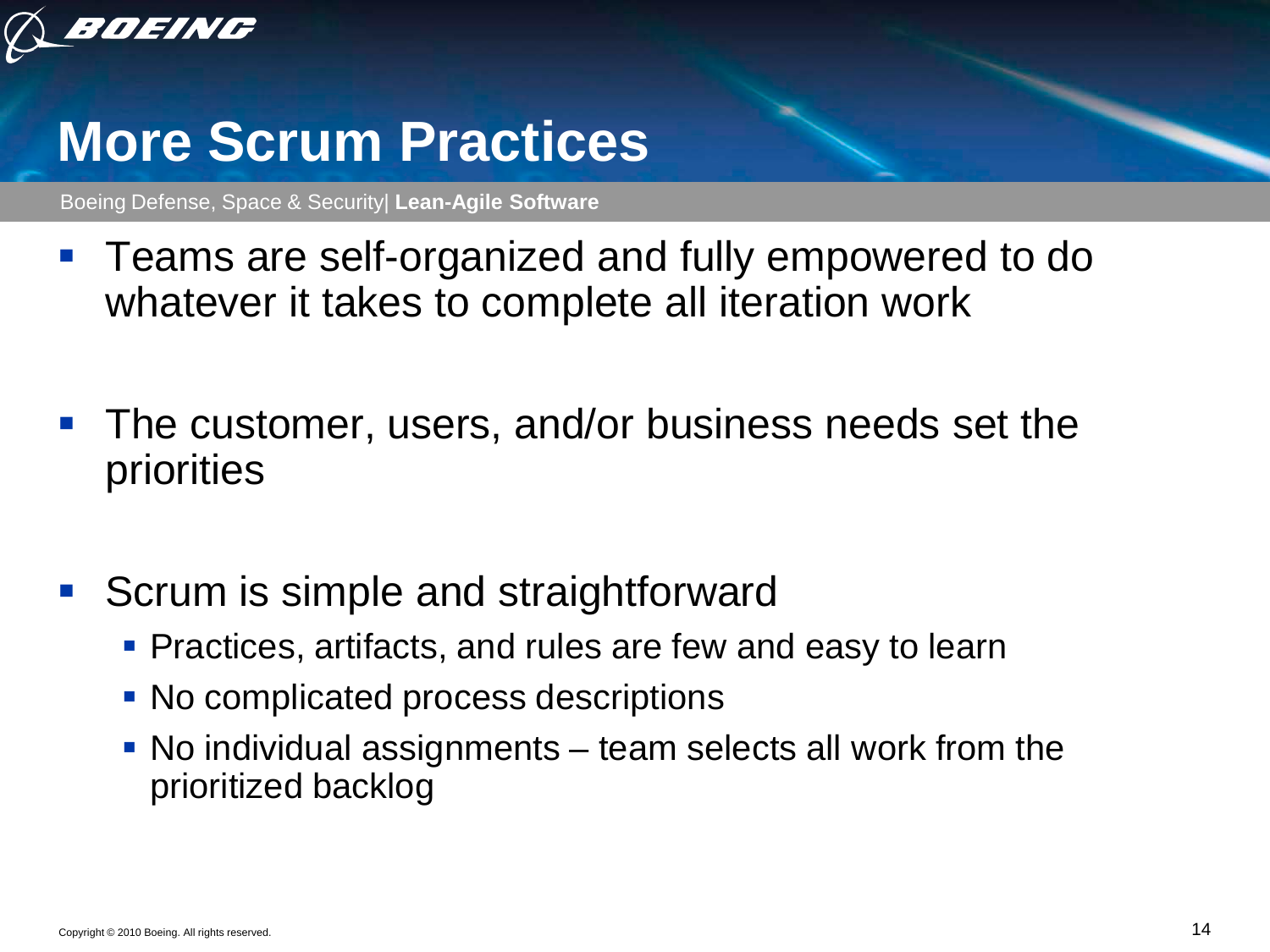

# **Systems Engineering Activities**

- **Systems engineering includes consistent processes that produce specific and supportive artifacts —**
	- **To ensure integration with other engineering disciplines and domains**
	- **To ensure integration among disciplines/functions, design, manufacturing, supply chain, test, product support, etc.**
	- **To produce a system integrated among all systems and components**
	- **Applied over and addressing the entire lifecycle of the product from requirements development through operations and disposal**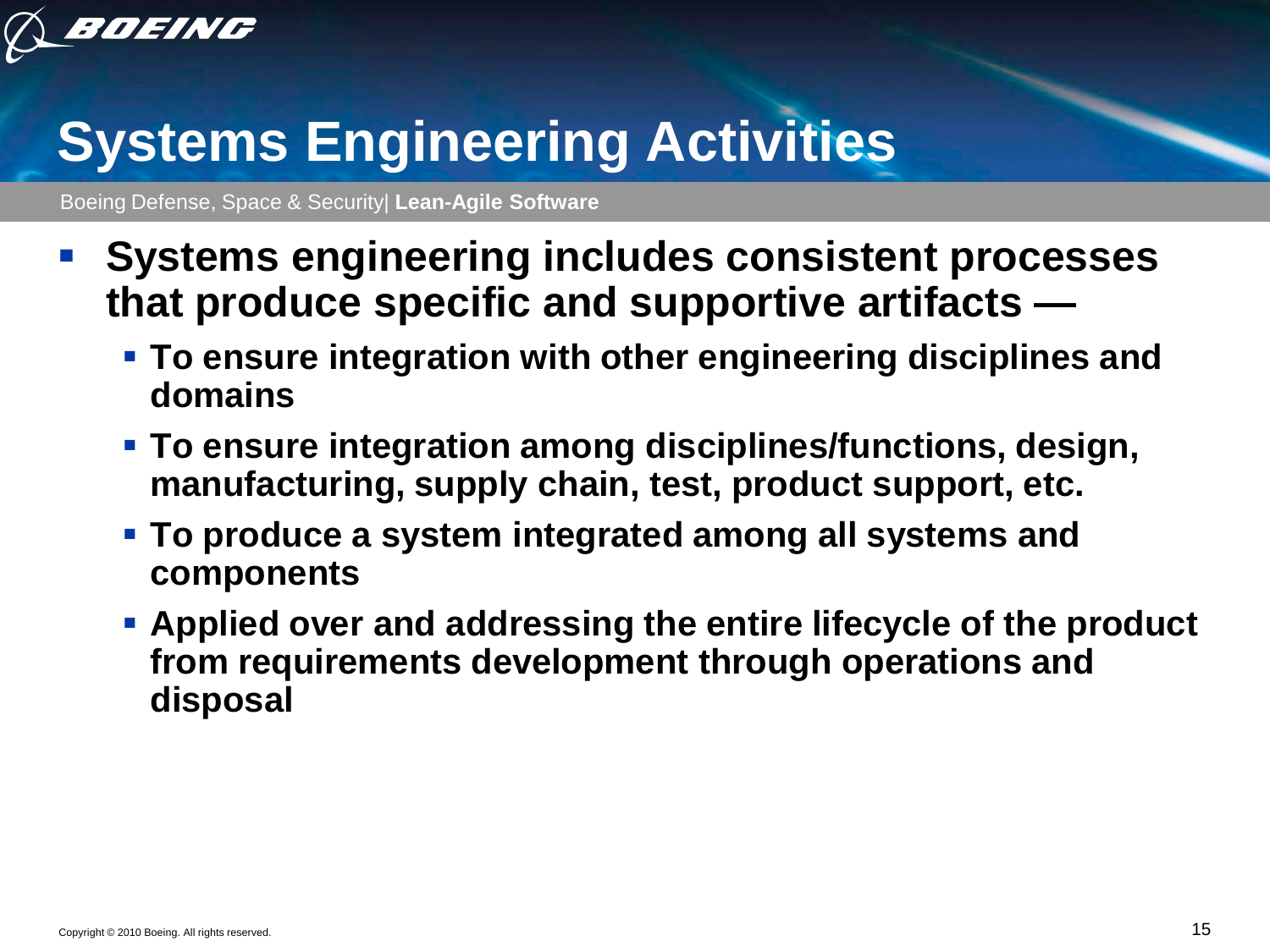

#### **Key Focus of Systems Engineering**

- **Two key thrusts in program-level systems engineering domains:**
	- **1. Engineering the system to define the technical solution, and**
	- **2. Planning and control supporting program management**
- **Engineering the system requires:**
	- **1. Requirements Analysis / Definition / Validation**
	- **2. Functional Analysis and Allocation**
	- **3. Design Synthesis**
	- **4. Evaluation of Alternatives**
	- **5. Requirements Verification**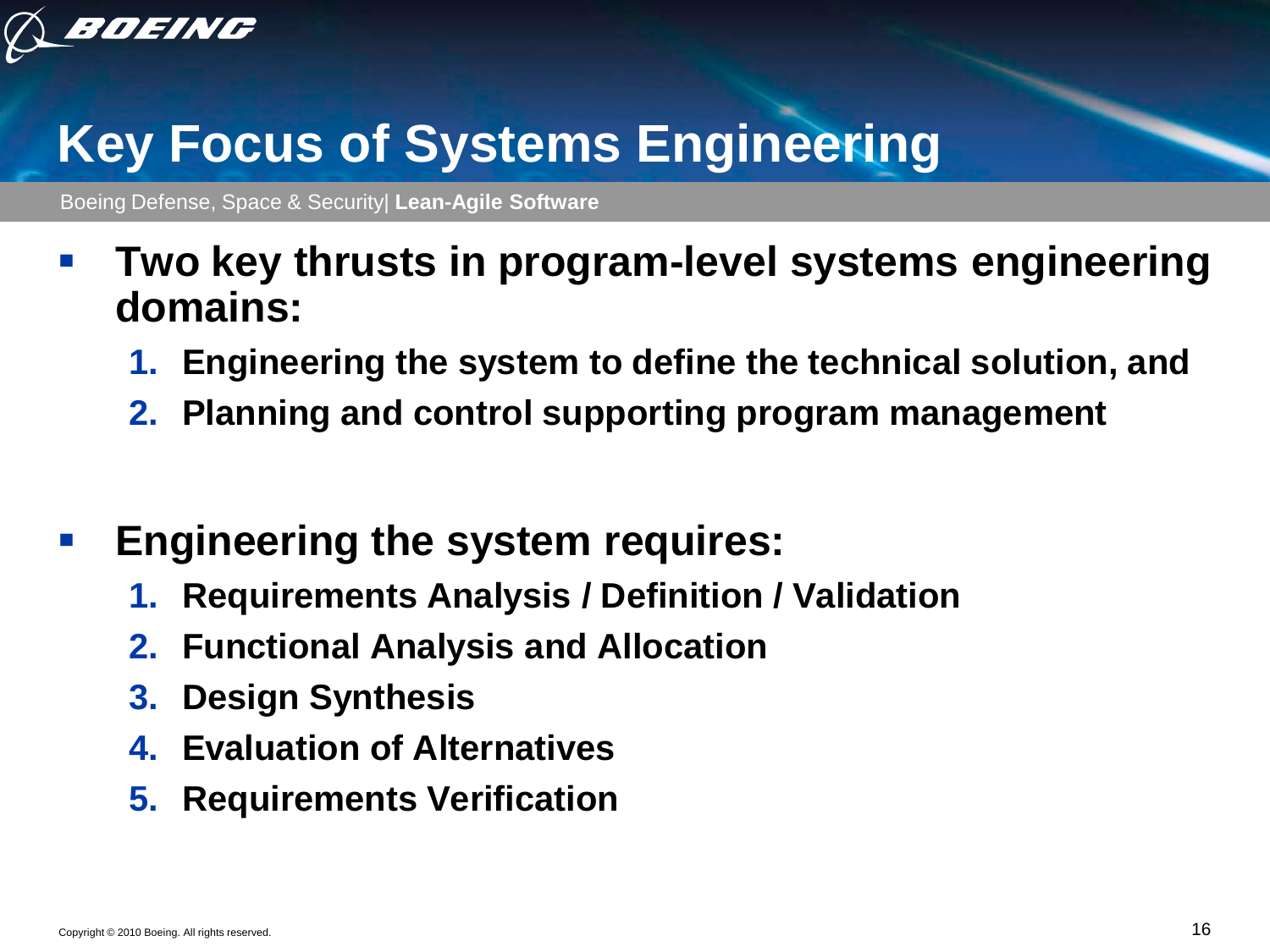

# **Key SE Planning & Control**

Boeing Defense, Space & Security| **Lean-Agile Software**

#### **Planning and control requires:**

- **Organizing and Planning (e.g. Organizing the program, and development of the SEMP, IMP/IMS)**
- **Requirements Management**
- **Interface Management**
- **Baseline Definition and Management**
- **Affordability**
- **Decision Making (e.g. Risk Management, Trade Studies, TPMs)**
- **Metrics Management**
- **Reviews**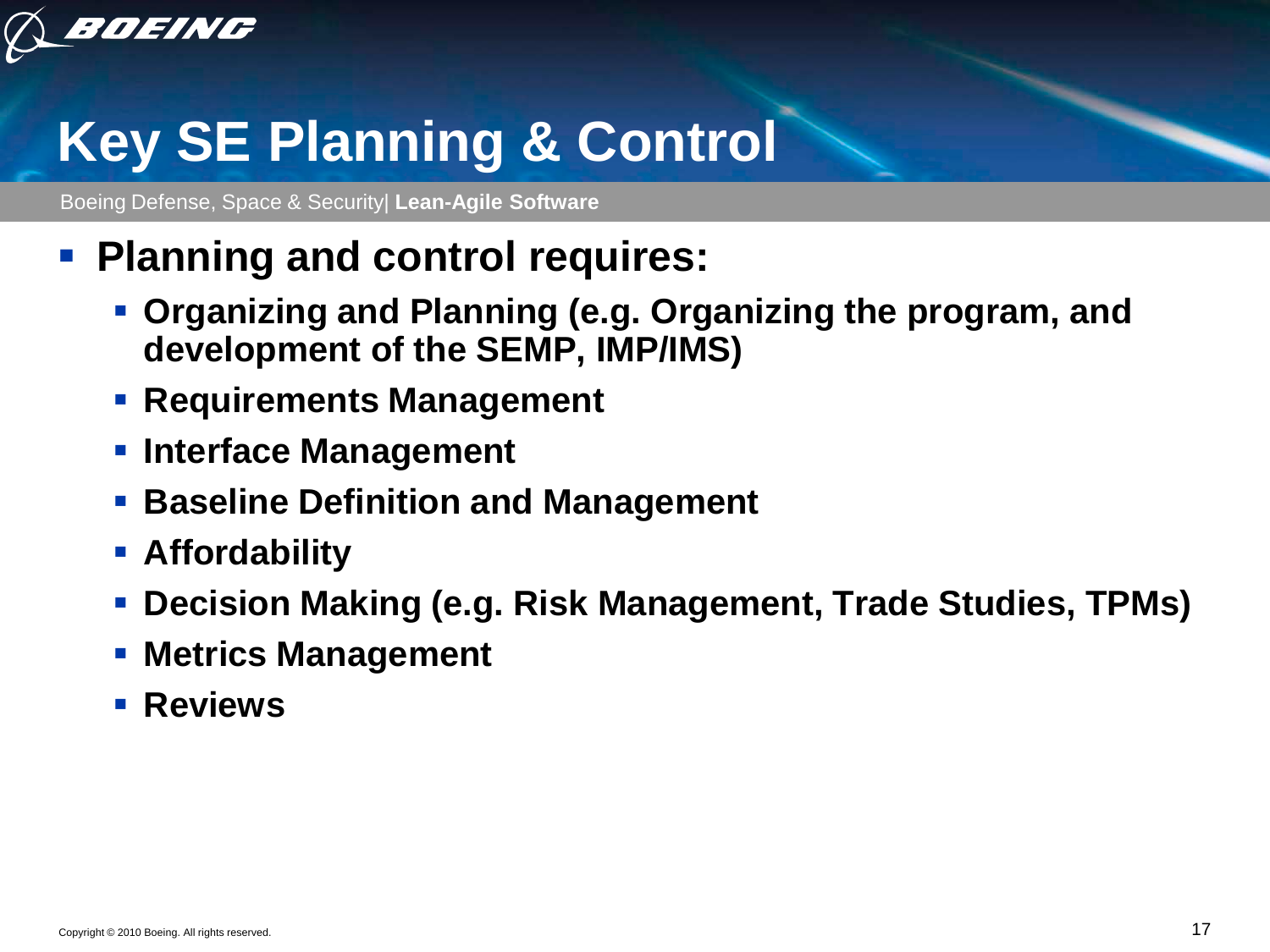

# **Bridging Agile Practices to SE**

Boeing Defense, Space & Security| **Lean-Agile Software**

 **The benefits experienced by applying common Agile practices apply well to systems engineering activities.** 

#### **These Agile practices include:**

- **Small, self-organized teams producing work products incrementally through a series of short iterations**
- **Commitment by all team members and sponsors**
- **Intense iteration planning sessions that identify what will be completed and how the team plans on completing it**
- **Time-boxed daily standup meetings**
- **Developed requirements and product backlog are reviewed**
- **Team reflects what brought the highest value during the iteration through a retrospective that includes the entire team**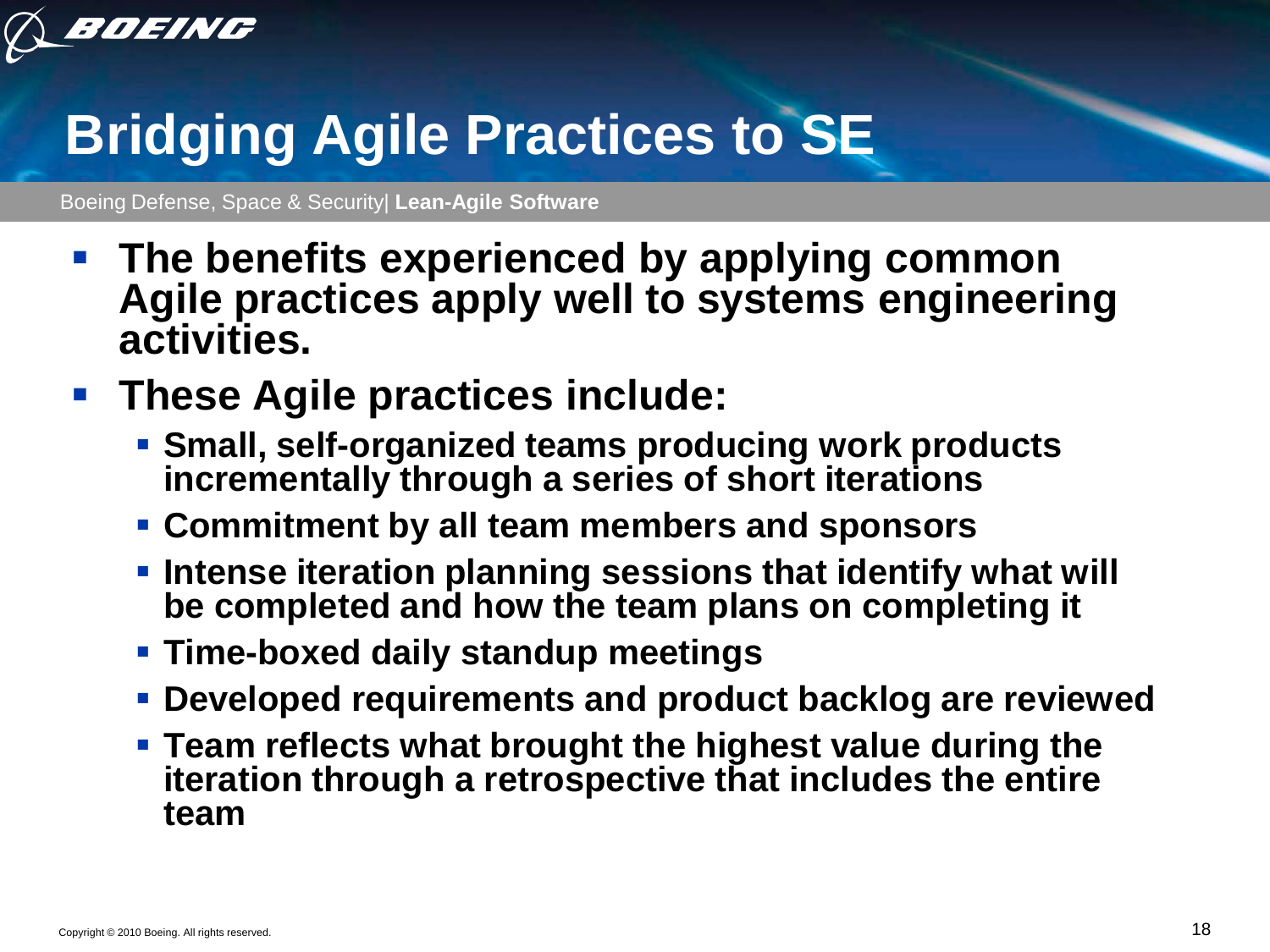

# **Agile SE for Integrated Engineering**

- **The Agile systems engineering approach leverages integrated engineering by employing the same vocabulary and artifacts in an evolving, iterative approach**
	- **Software and systems engineers work collaboratively, consider alternatives, and take actions that lead to process change and improvement**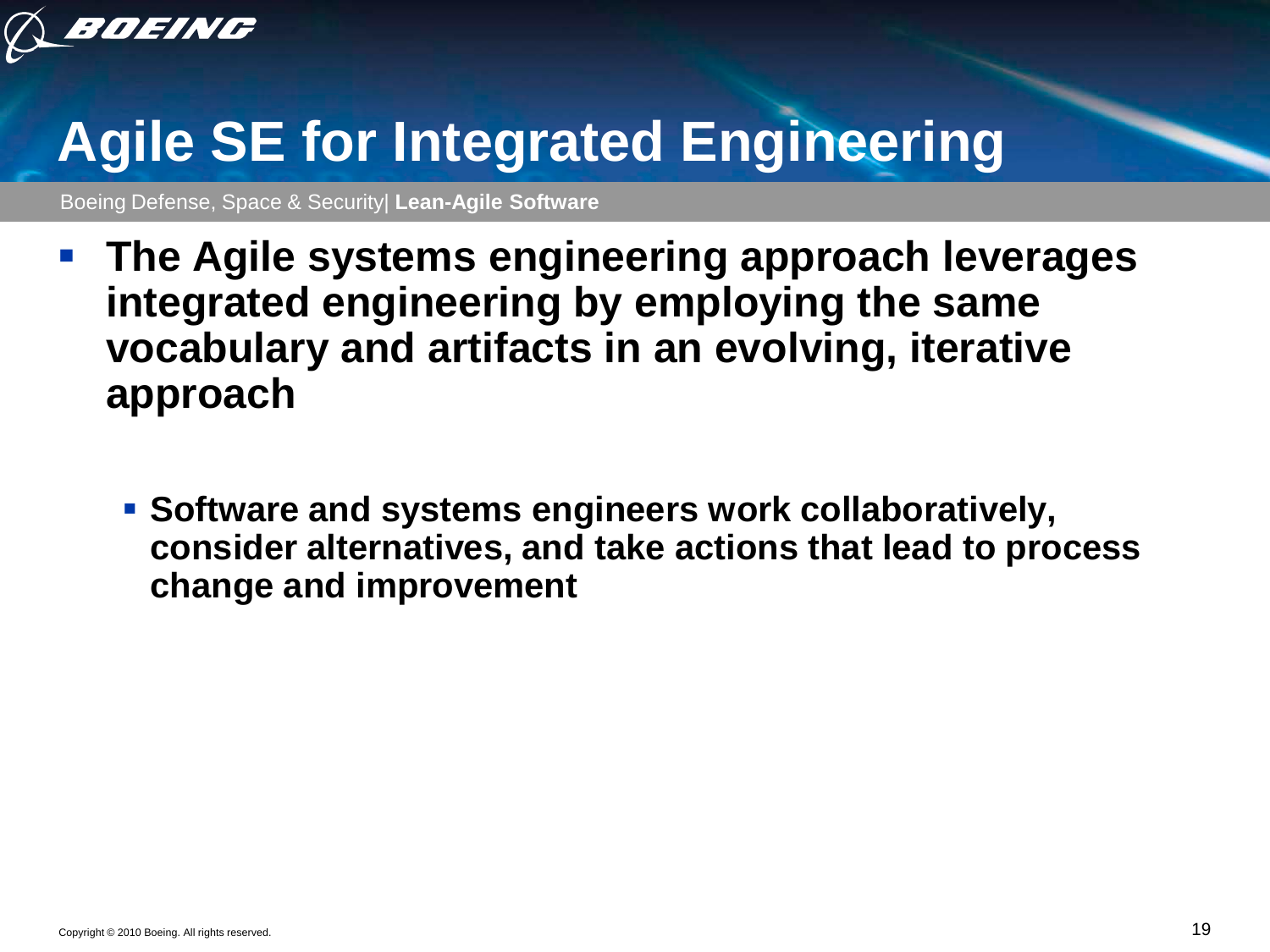

# **Boeing SE/SW Experience Model**

Boeing Defense, Space & Security| **Lean-Agile Software**



**Agile Software Engineering Activities**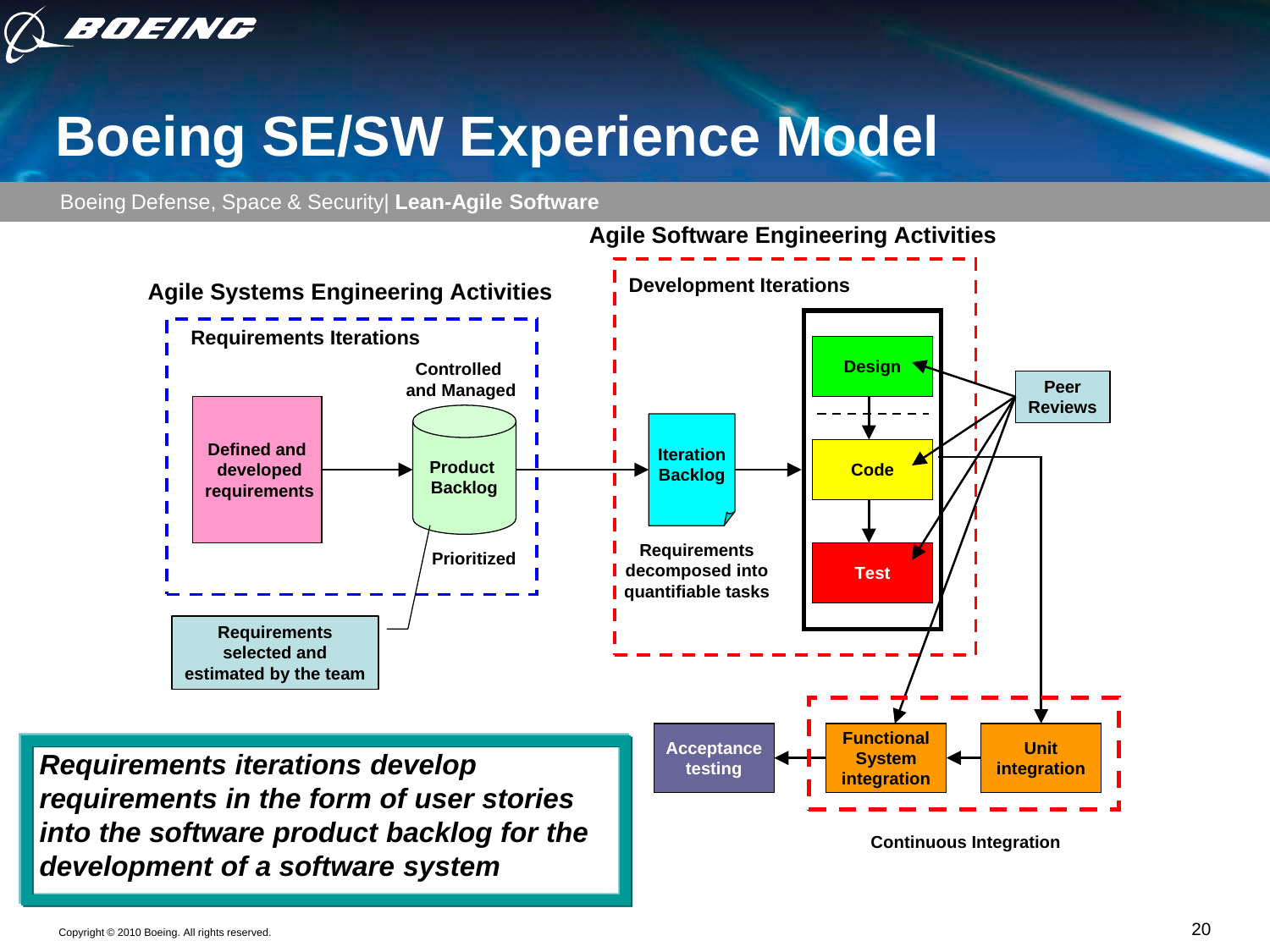

## **SE/SW Collaboration Model**

Boeing Defense, Space & Security| **Lean-Agile Software**



*and the development of requirements written as user stories*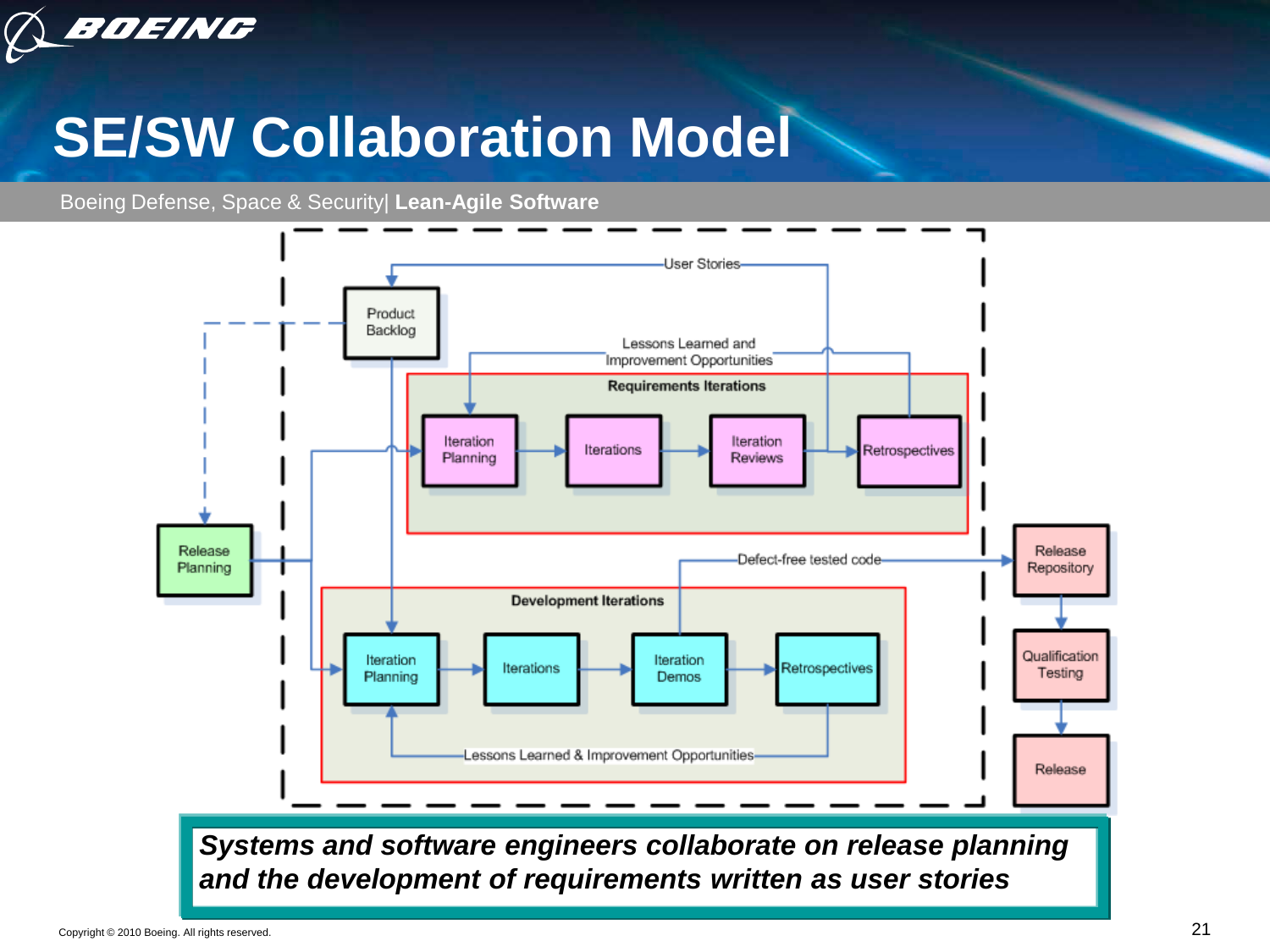

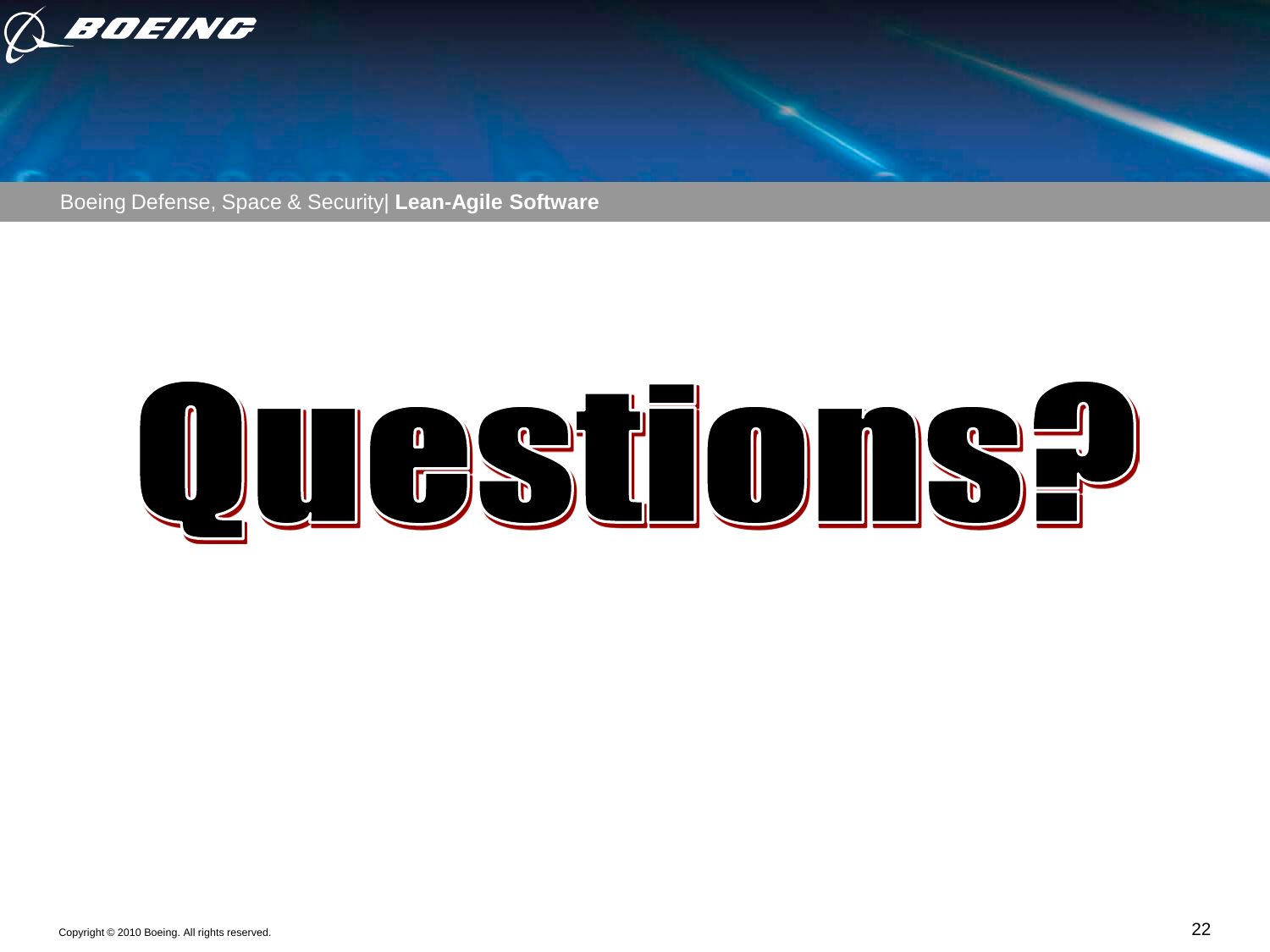

Boeing Defense, Space & Security| **Lean-Agile Software**

# **Back-up slides**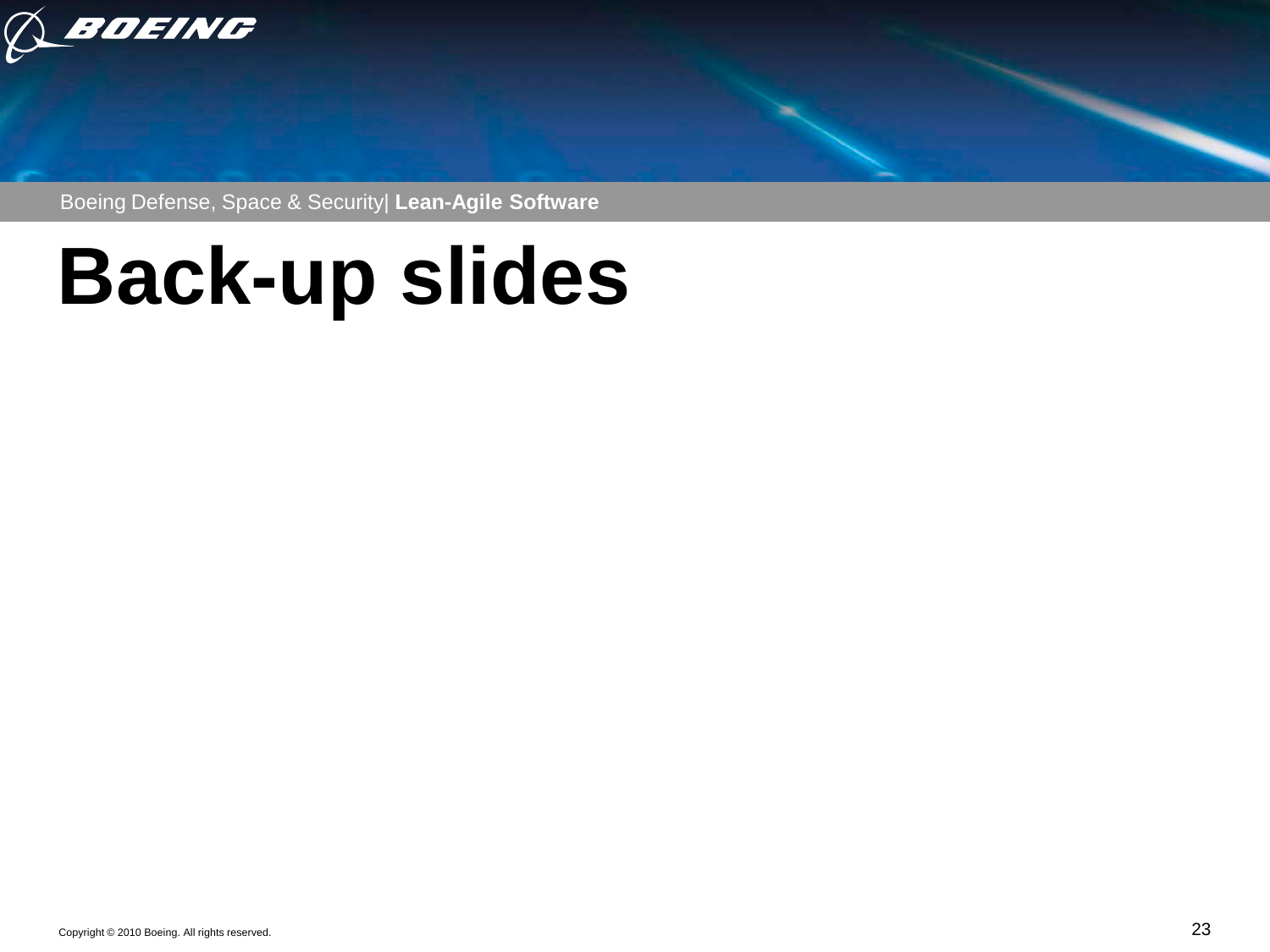

# **Industry-wide High Project Failure Rates**

Boeing Defense, Space & Security| **Lean-Agile Software**

- **Backward Trend in Software Project Success** 
	- Failed and challenged projects hover around 70%
	- High failure rate due to inability to cope with change
	- Big projects exacerbate challenge and failure potential
- 2009 CHAOS Standish Chaos Report
	- **32% of software development projects were successful**
	- **44% challenged**
	- **24% failed to meet schedule or budget**



Johnson, J., et al. (2009), *Chaos Summary 2009*, Boston, MA: Standish Group International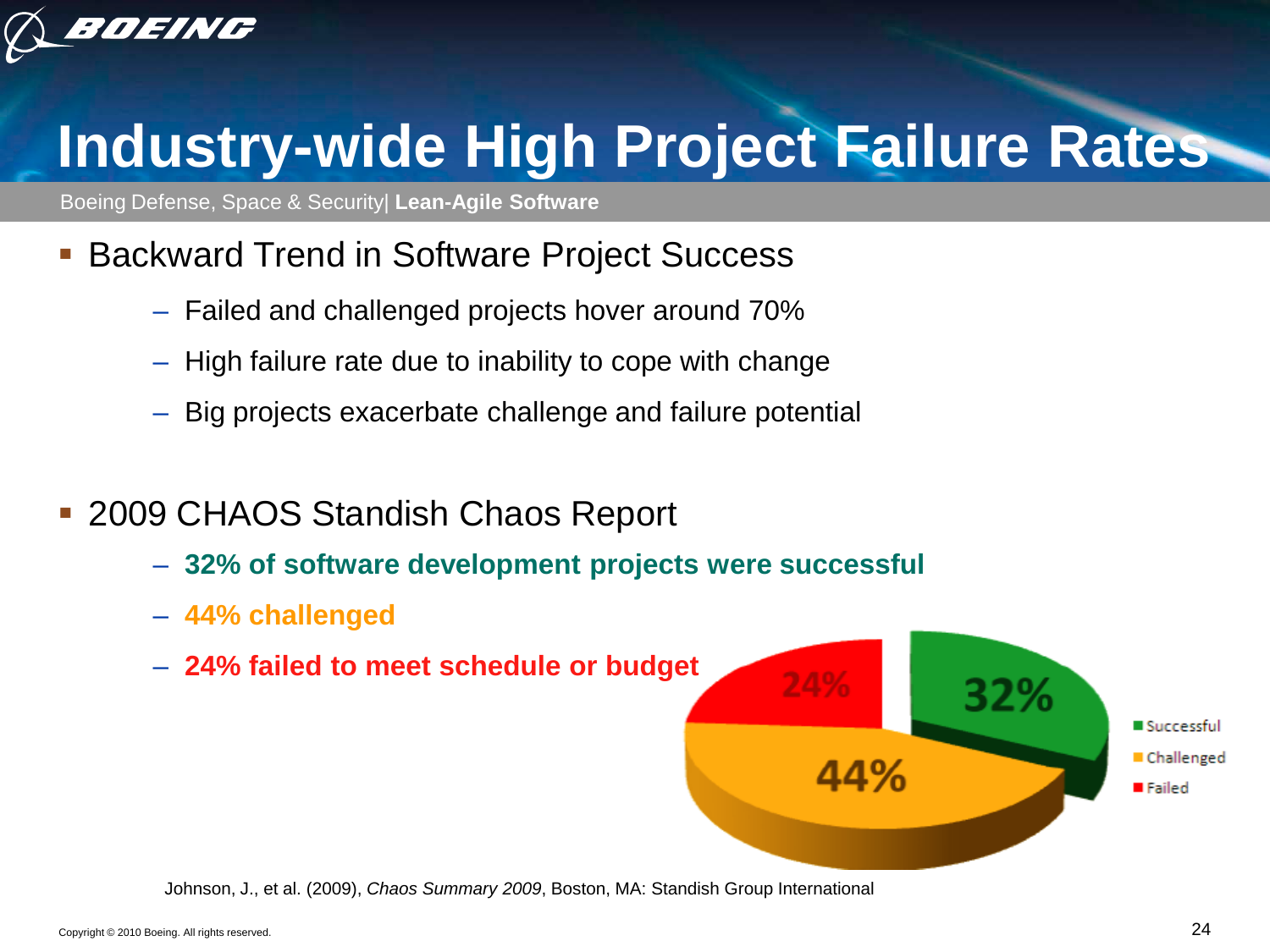

# **Why Aren't the Successes Higher?**

Boeing Defense, Space & Security| **Lean-Agile Software**

Historic processes were subjected to the weaknesses of the Waterfall model….

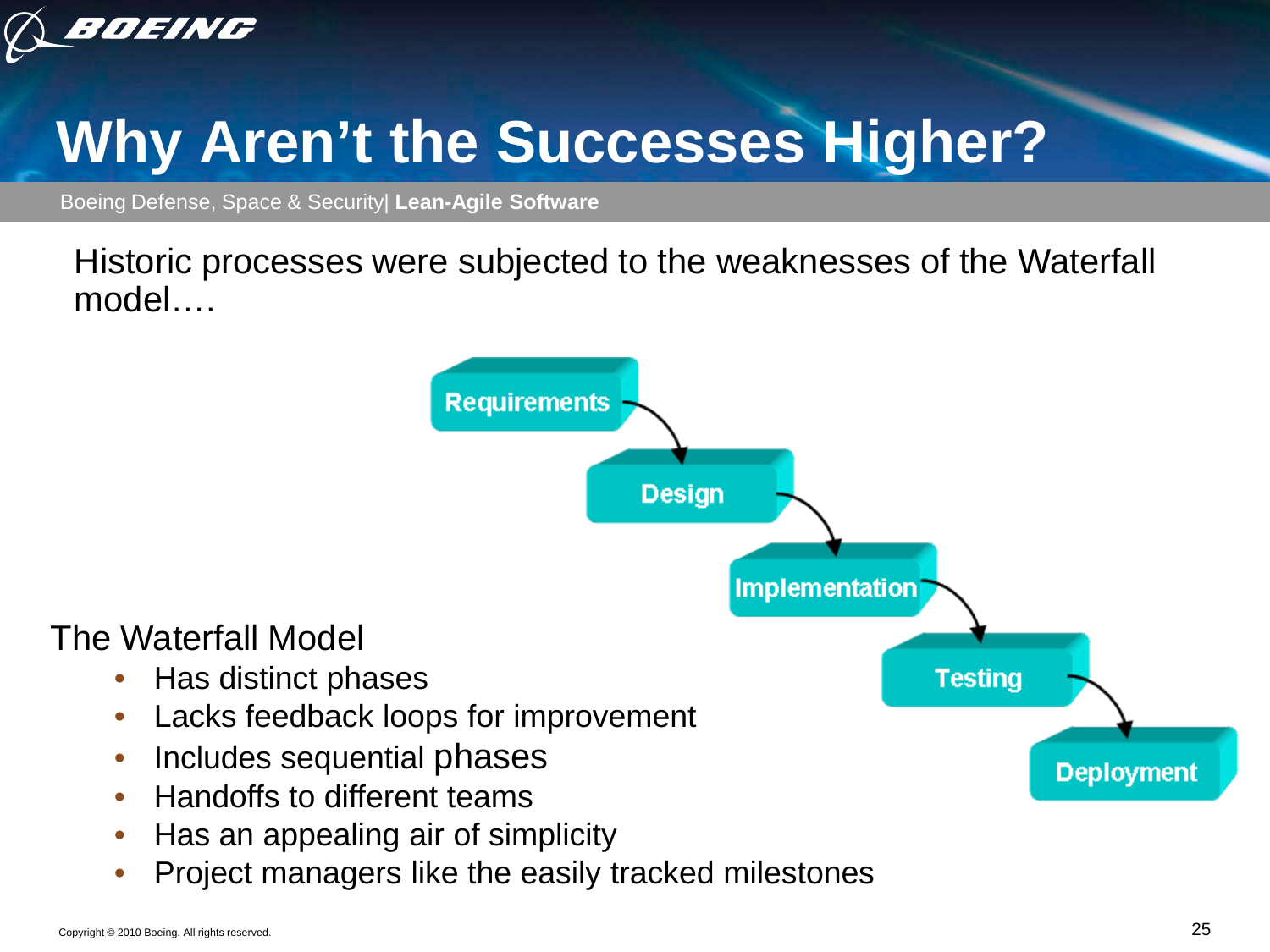

#### **Scrum Framework**